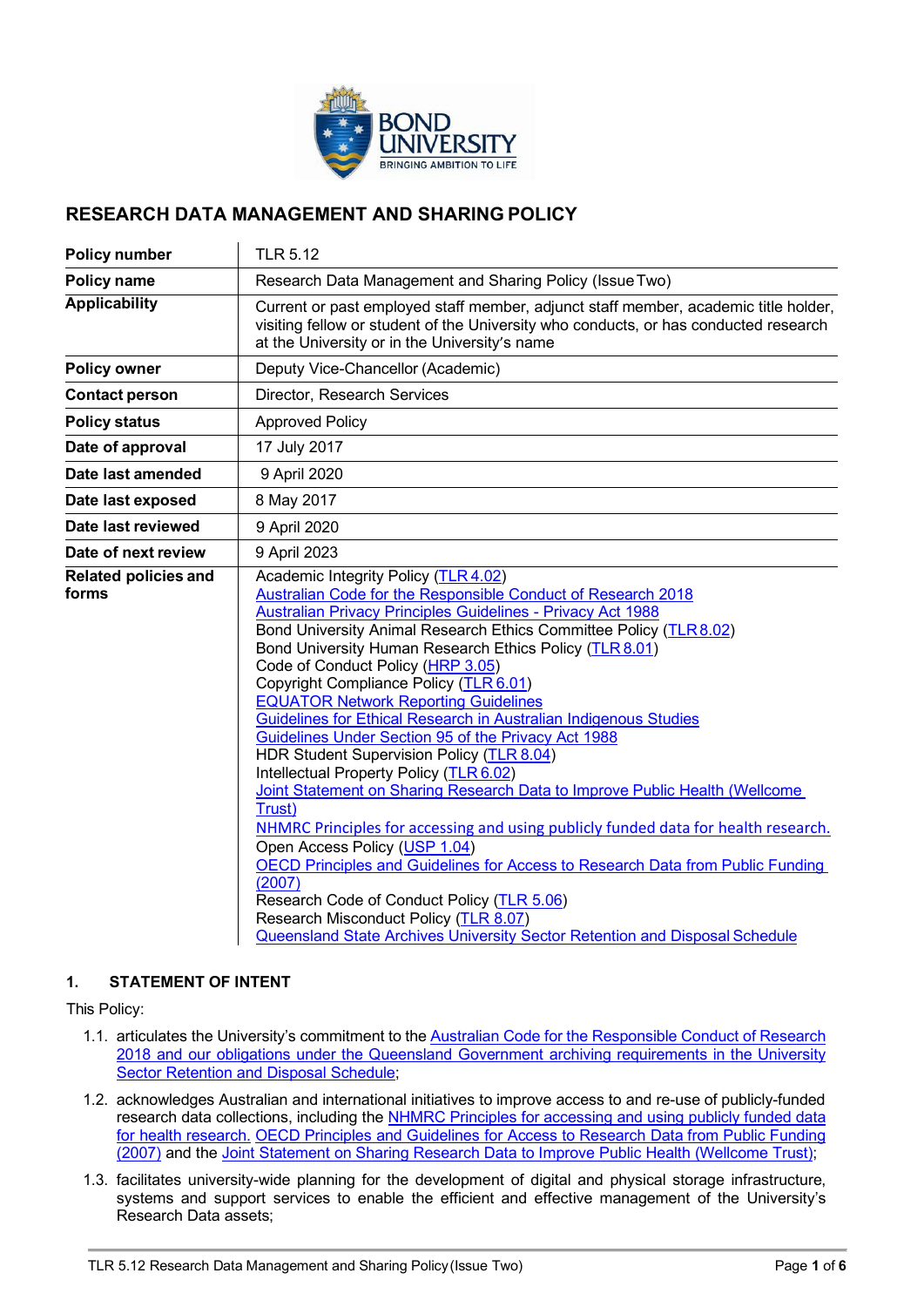- 1.4. describes principles for good practice in the management of Research Data and Primary Materials and research recordkeeping;
- 1.5. provides the University's framework for managing Research Data and Primary Materials. It sets out the requirements for Researchers to ensure that Research Data and Primary Materials are properly managed to the highest standards. These standards include legislation, policies, funding body requirements, technical protocols, audit and accreditation processes, discipline norms, the expectations of the broader community, and recommendations in the National Code; and
- 1.6. applies to Researchers, who collect, create, and/or generate Research Data, irrespective of their work location, and to all Research Data, regardless of format, and subject to the provisions of any relevant contracts or funding/collaboration agreements.

## **2. DEFINITIONS**

| <b>Chief Investigator</b> | The Researcher with overall responsibility for the management of the<br>research project.                                                                                                                                                                                                                                                                                                                                                                                                                                                                                                                                                                                                                                                                                                                                                                                                                                                                                                                                                                                                                                                                                                                    |
|---------------------------|--------------------------------------------------------------------------------------------------------------------------------------------------------------------------------------------------------------------------------------------------------------------------------------------------------------------------------------------------------------------------------------------------------------------------------------------------------------------------------------------------------------------------------------------------------------------------------------------------------------------------------------------------------------------------------------------------------------------------------------------------------------------------------------------------------------------------------------------------------------------------------------------------------------------------------------------------------------------------------------------------------------------------------------------------------------------------------------------------------------------------------------------------------------------------------------------------------------|
| Custodianship             | The individual with responsibility for the management of a project's<br>Research Data during the active phase of a project.                                                                                                                                                                                                                                                                                                                                                                                                                                                                                                                                                                                                                                                                                                                                                                                                                                                                                                                                                                                                                                                                                  |
| <b>Dataset</b>            | A collection of Research Data and supporting documentation.                                                                                                                                                                                                                                                                                                                                                                                                                                                                                                                                                                                                                                                                                                                                                                                                                                                                                                                                                                                                                                                                                                                                                  |
| <b>Disposal</b>           | Any action or process undertaken at the end of a required retention<br>period. Disposal does not necessarily mean destruction. Disposal may<br>include permanent archiving, redeployment, transfer of custody or<br>ownership, or destroying research data and primary materials.                                                                                                                                                                                                                                                                                                                                                                                                                                                                                                                                                                                                                                                                                                                                                                                                                                                                                                                            |
| <b>Metadata</b>           | Has the meaning given in clause 5 of this Policy.                                                                                                                                                                                                                                                                                                                                                                                                                                                                                                                                                                                                                                                                                                                                                                                                                                                                                                                                                                                                                                                                                                                                                            |
| <b>National Code</b>      | Australian Code for the Responsible Conduct of Research 2018                                                                                                                                                                                                                                                                                                                                                                                                                                                                                                                                                                                                                                                                                                                                                                                                                                                                                                                                                                                                                                                                                                                                                 |
| <b>Primary Materials</b>  | Physical objects acquired through a process of scholarly investigation<br>from which research data may be derived. It may include raw physical<br>materials such as ore, soil samples or biological material, or physical<br>or digital objects such as artefacts, questionnaires, sound recordings<br>or video. Depending on discipline, primary materials may be<br>considered research data, and may be required to be retained if they<br>are required to validate the outcomes of research and defend those<br>outcomes against challenge. <sup>1</sup>                                                                                                                                                                                                                                                                                                                                                                                                                                                                                                                                                                                                                                                 |
| <b>Research Data</b>      | Data are facts, observations or experiences on which an argument,<br>theory or test is based. Data may be numerical, descriptive or visual.<br>Data may be raw or analysed, experimental or observational. Data<br>includes: laboratory notebooks; field notebooks; primary research data<br>(including research data in hardcopy or in computer readable form);<br>questionnaires; audiotapes; videotapes; models; photographs; films;<br>test responses. Research collections may include slides; artefacts;<br>specimens; samples. Provenance information about the data might<br>also be included: the how, when, where it was collected and with what<br>(for example, instrument). The software code used to generate,<br>annotate or analyse the data may also be included <sup>2</sup><br>Research data and primary materials will also include evidence to<br>support the formulation of the hypotheses and findings in areas such<br>as text-based research. It also includes creative outputs, for example<br>drafts of original literary and musical works, and musical<br>performances, as recognised or defined by evaluative processes such<br>as Excellence in Research for Australia (ERA). |

<span id="page-1-0"></span><sup>1</sup> University of Sydney Research Data Management Policy http://sydney.edu.au/policies/showdoc.aspx?recnum=PDOC2013/337

<span id="page-1-1"></span><sup>2</sup> The University of Melbourne Policy on the Management of Research Data and Records http://www.unimelb.edu.au/records/research.htm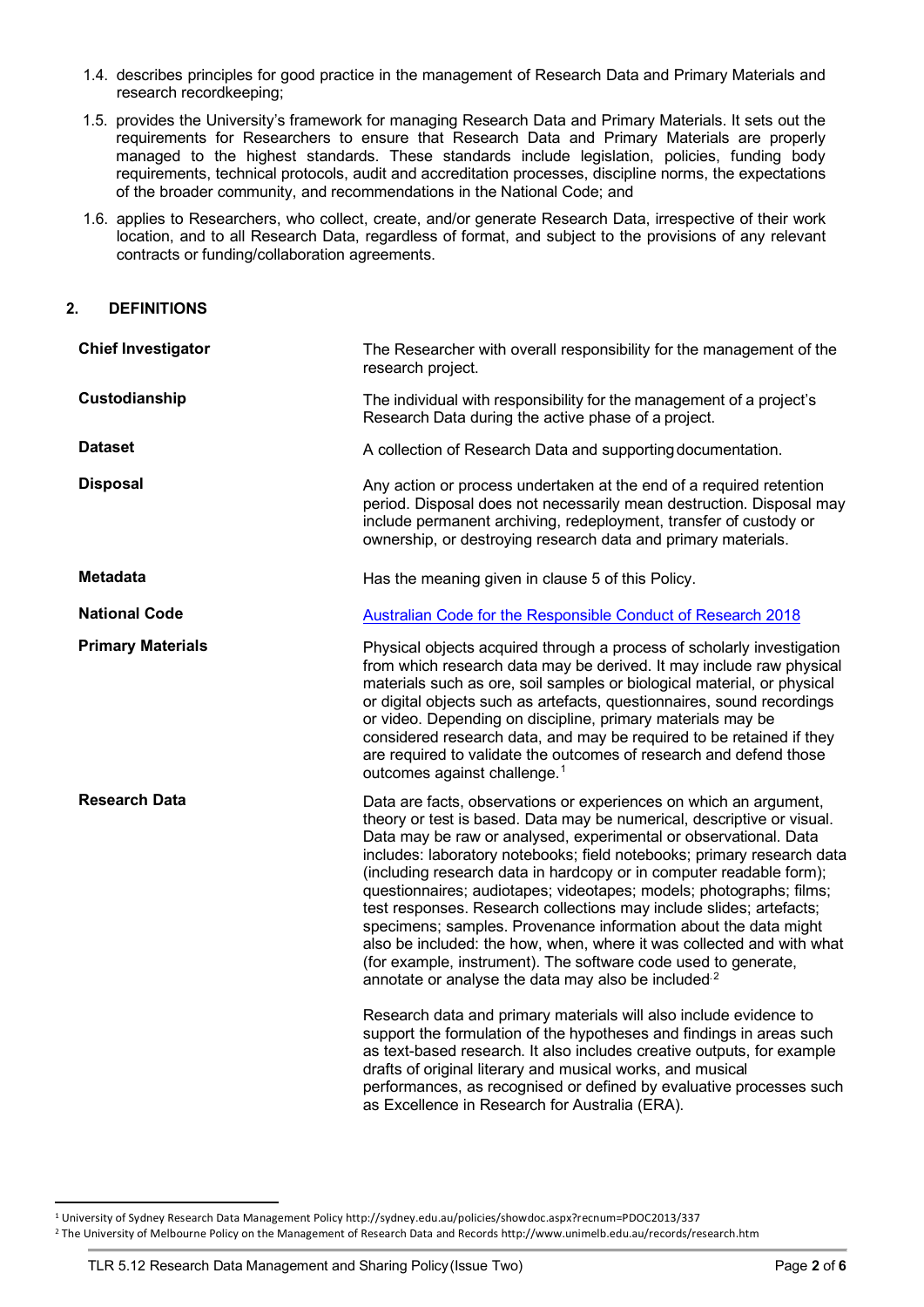| <b>Research Data Management</b>      | All the processes and actions required to manage data using good<br>practice throughout the research life cycle to enable it to be preserved<br>and accessible, where appropriate, for current and future research.             |
|--------------------------------------|---------------------------------------------------------------------------------------------------------------------------------------------------------------------------------------------------------------------------------|
| <b>Research Data Management Plan</b> | The statement record of the management of a project's Research<br>Data created at the start of a project. This record should be updated<br>over the lifetime of the data collection period as required.                         |
| <b>Research Data Officer</b>         | The delegated Officer, nominated by the Director, Office of Research<br>Services.                                                                                                                                               |
| <b>Research Records</b>              | Has the meaning given in clause 4 of this Policy.                                                                                                                                                                               |
| <b>Researcher</b>                    | Current or past employed staff member, adjunct staff member,<br>academic title holder, visiting fellow or student of the University who<br>conducts or has conducted research at the University or in the<br>University's name. |
| <b>Responsible Executive Officer</b> | Deputy Vice Chancellor (Academic).                                                                                                                                                                                              |
| <b>University Resources</b>          | Resources of the University which include premises, facilities, funds,<br>services, equipment, paid leave, staff time and support staff.                                                                                        |

## **3. GENERAL PRINCIPLES**

- 3.1. The University recognises that Research Data and Primary Materials (including digital Research Data and Primary Materials) must be recorded in a durable and appropriately referenced form for ease of identification and retrieval, including for defence of research outcomes if needed. Good stewardship of Research Data and Primary Materials can increase the efficiency and maintain the integrity of research results and is essential to the integrity of the data collection, analysis and reporting processes.
- 3.2. To optimise research outcomes, Research Data and Primary Materials must be stored, retained, documented and/or described, made accessible for use and re-use, and/or disposed of, according to legal, statutory, ethical and funding body requirements.
- 3.3. The University recognises the need for both open and closed Research Data Management.
- 3.4. The University is committed to achieving Research Data Management standards for secure data retention and optimising the benefits of research through the provision of infrastructure and other resources for the storage of Research Data.
- 3.5. The University requires all Researchers to undertake data management planning at the start of each research project and throughout the lifecycle of the research project. Research Data is valuable to Researchers for the duration of their research and may have ongoing value. Durable Research Data is essential to justifying and verifying reported research outcomes when required. Research Data may also have value for other Researchers or the wider community.
- 3.6. Research results should generally be open to scrutiny and review by colleagues within the University, through peer review and through appropriate publication. Providing access to Research Data and Primary Materials ensures a robust research environment and replicable and verification of studies and enables (potentially unforeseen) future use of Research Data. This can increase returns on public investment and promotes healthy debate in the research sphere. For this reason, adequate recordkeeping is essential.
- 3.7. Research Data must be disposed of according to the University's retention and disposal guidelines. Research Data and Primary Materials must be stored securely to protect against theft, misuse, damage or loss.
- 3.8. Research Data and Primary Materials must be held in appropriate facilities that allow access to be managed as required.
- 3.9. The University endorses the [EQUATOR Network Reporting Guidelines.](http://www.equator-network.org/reporting-guidelines/)
- 3.10. Research data management is a shared responsibility. Researchers and Organisational Units should work in partnership to implement good practice of data sharing in line with discipline practices.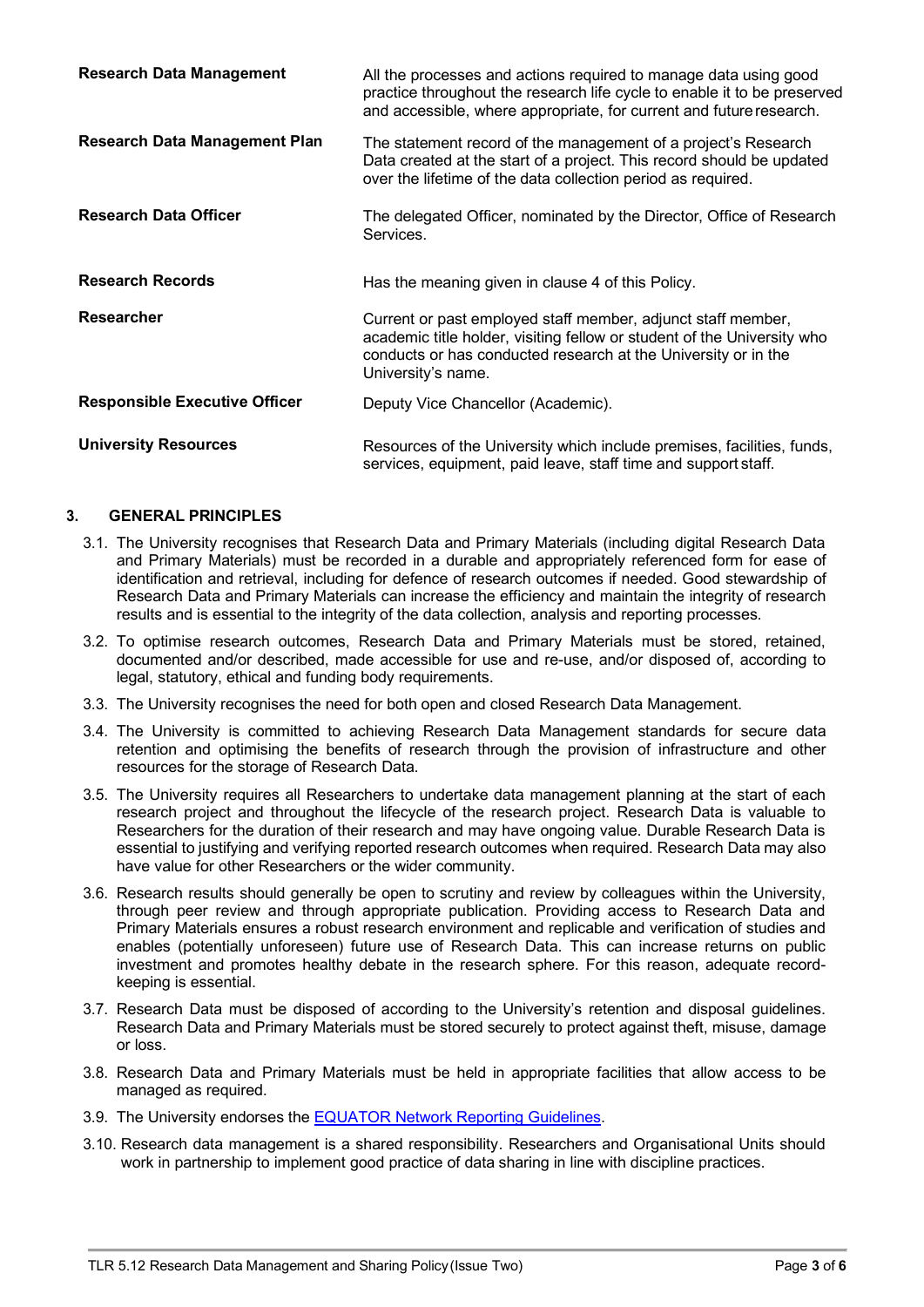# **4. RESEARCH RECORDS**

- 4.1. Any document or other source of information compiled, recorded or stored in any form and which is maintained as evidence or information by an organisation or person, for use in their work.
- 4.2. Research records must include a Researcher's raw data, records of methodologies and final data, which may be in the form of:
	- audio-visual documentary evidence material such as sound recordings or visual recordings;
	- authorship agreements;
	- clinical trial protocols and standard operating procedures (SOPs);
	- correspondence (including email and paper-based correspondence);
	- dataset inventories or master lists;
	- grant application documentation:
	- human or animal ethics protocols, (including applications, approvals and other related documents);
	- laboratory notebooks, field notebooks or research journals (in those disciplines in which notebooks are not considered 'data');
	- laboratory protocols and methods;
	- research data management plans;
	- research reports (i.e. to a project or funding board);
	- signed participant consent forms and information sheets for research participants; and
	- technical reports:
	- or any digital formats that are relevant to the research endeavour.

## **5. METADATA AND DOCUMENTATION**

- 5.1. Metadata means structured or schematised information about the attributes of an item or collection that enables that item or collection to be identified, retrieved and managed over time.
- 5.2. Metadata may include descriptions, details of provenance, structure and location, and other information which could aid comprehension and re-use.
	- 5.2.1. Structural metadata provides a structure for information or describes how compound items or collections relate to each other (e.g. database fields, an xml schema or a document index).
	- 5.2.2. Descriptive metadata provides contextual information about the content of an item or collection, and information to enable discovery and retrieval (e.g. abstract, title and keywords).
	- 5.2.3. Administrative metadata provides the information required to manage an item or collection (e.g. file type, medium, date created, date modified, creator, rights management or licence and preservation information).
- 5.3. Metadata should be linked to research data for as long as the data is retained.
- 5.4. Where necessary to utilise the research data, a relevant metadata record of the software program, script, code or process used to generate, annotate or analyse research data should be included with that data.
- 5.5. Where physical specimens have been generated using physical, chemical, biological, engineering or other such processes, a relevant metadata record of these should be included with the related data.
- 5.6. Detailed descriptive metadata and other supplementary contextual information should be associated with qualitative and quantitative data collections to enable the interpretation and re-use of that data.

## **6. RETENTION OF RESEARCH DATA, PRIMARY MATERIALS, AND RESEARCH RECORDS**

- 6.1. Research Data, Primary Materials and Research Records must be retained in an accessible form in accordance with the provisions and minimum retention periods set out in:
	- 6.1.1. Queensland State Archives [University Sector Retention and Disposal](https://www.forgov.qld.gov.au/schedules/university-sector-retention-and-disposal-schedule) Schedule;
	- 6.1.2. Research Code of Conduct Policy [\(TLR 5.06\)](https://bond.edu.au/files/955/TLR506.pdf); and
	- 6.1.3. National Code [\(Australian Code for the Responsible Conduct of Research 2018\)](https://nhmrc.gov.au/about-us/publications/australian-code-responsible-conduct-research-2018).
- 6.2. Chief Investigators and research students (in consultation with their research supervisors) must ensure that Research Data and Primary Materials are retained to justify the outcomes of research and, if necessary, defend them against challenge.
- 6.3. Unless otherwise specifically agreed, Research Data and Primary Materials will be retained by the Chief Investigator or research supervisor on University managed storage infrastructure. The Metadata relating to the storage location must be included in the Research Data Management Plan.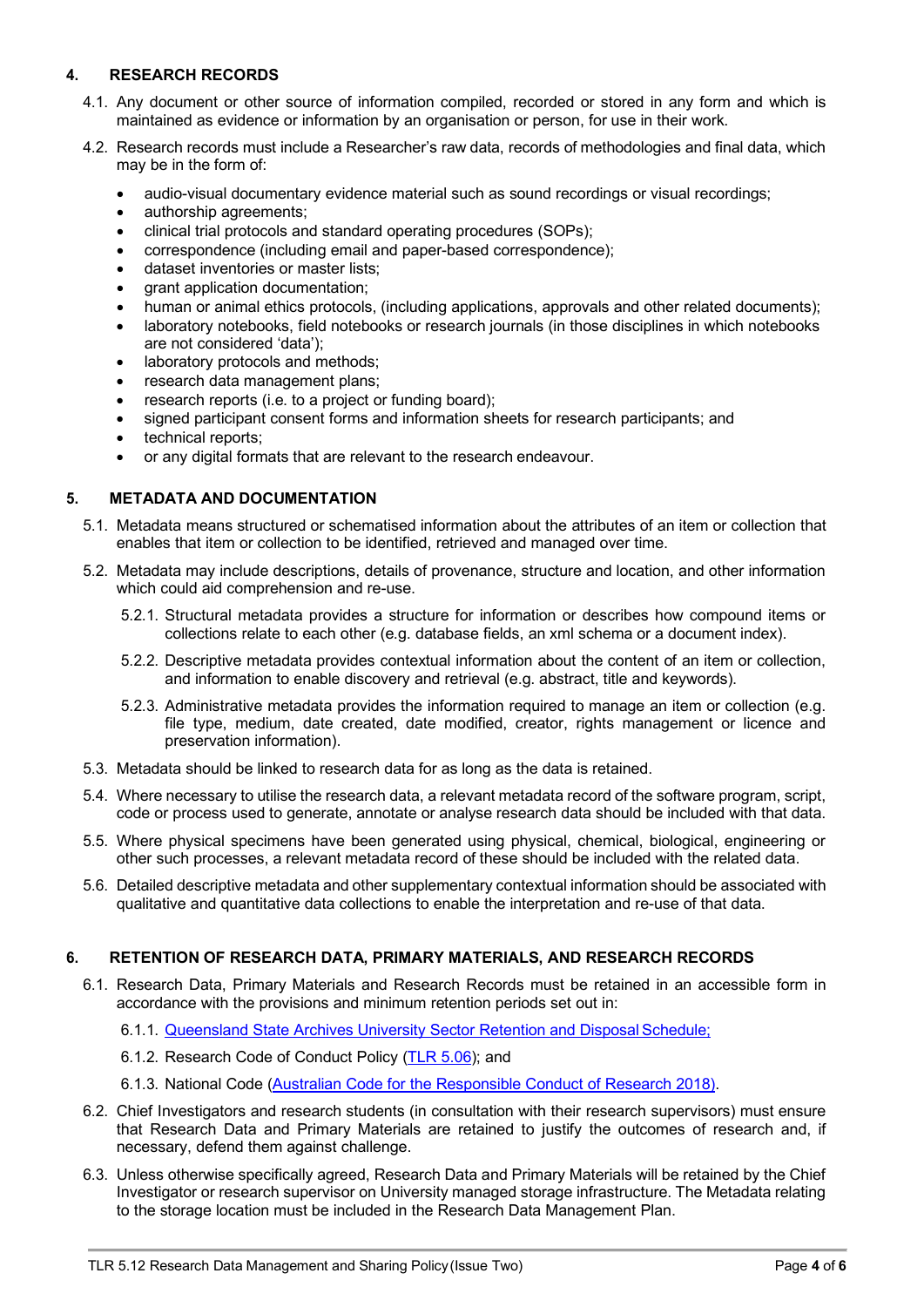- 6.4. Researchers working with human participants should seek informed consent from all participants to retain and re-use Research Data and Primary Materials for research, future use, and education purposes.
- 6.5. At the end of the retention period, Research Data, Primary Materials and Research Records must be disposed of under the authority of the Research Data Officer, and in accordance with the requirements of this policy.
	- 6.5.1. Chief Investigators or research supervisors (with the consent of the research student(s) where required) may make a recommendation to the Research Data Officer to retain, archive, redeploy for re-use and sharing, or destroy Research Data and Primary Materials at the end of the mandatory retention period.
	- 6.5.2. Prior to making a recommendation, Chief Investigators or research supervisors should assess the value of Research Data and Primary Material collections, and where applicable consider techniques to enable the preservation and re-use of the Research Data and Primary Materials.
	- 6.5.3. Where no Chief Investigator, Metadata or Research Data Management Plan exists for Research Data or Primary Materials retained at the University, the Research Data Officer will undertake the actions of the Chief Investigator or research supervisor in accordance with this clause 6.

## **7. ACCESS TO RESEARCH DATA COLLECTIONS**

- 7.1. Chief Investigators or research supervisors (with the consent of their research student(s) where required) should make completed research Datasets openly available for re-use by other Researchers, unless this is prevented by the requirements of legislation or University policy, or ethical, contractual, or confidentiality obligations.
- 7.2. When open access to research Datasets is not possible, Chief Investigators or research supervisors (with the consent of their research student(s) where required) should make Research Data Metadata openly available.
- 7.3. Chief Investigators or research supervisors should consult with the Research Data Officer for advice regarding the deposit of Research Data and/or Metadata to the appropriate data storage facility, archive, repository or metadata store.
- 7.4. Data access arrangements with any third party must be fully documented and comply with the original ethics approval conditions.
- 7.5. Third party use of research data should include a requirement of acknowledgment in any publication that is subsequently generated from the data use.
- 7.6. Licence agreements should be used, as appropriate.

## **8. ROLES AND RESPONSIBILITIES**

- 8.1. Researchers and Organisational Units within the University will work in partnership to satisfy the requirements of the National Code [\(Australian Code for the Responsible Conduct of Research 2018\)](https://nhmrc.gov.au/about-us/publications/australian-code-responsible-conduct-research-2018) and the Research Code of Conduct Policy [\(TLR 5.06\)](https://bond.edu.au/files/955/TLR506.pdf).
- 8.2. The University is responsible for:
	- 8.2.1. providing safe, secure and sustainable facilities and appropriate infrastructure for the physical and digital storage of Research Records and Primary Materials;
	- 8.2.2. providing enterprise-level research recordkeeping systems that meet legislative requirements;
	- 8.2.3. maintaining a register of research Datasets relating to research projects;
	- 8.2.4. providing and implementing appropriate communication, training, supporting resources and advisory services; and
	- 8.2.5. providing Research Data Management planning information to Organisational Units, as specified in procedures.
- 8.3. **Chief Investigators** are responsible for:
	- 8.3.1. familiarising themselves with relevant Research Data and Primary Material management requirements and contractual obligations (if any) prior to undertaking research;
	- 8.3.2. developing and documenting appropriate processes for the collection, storage, use, re-use, retention of and access to the Research Data, Research Records and Primary Materials associated with their research program;